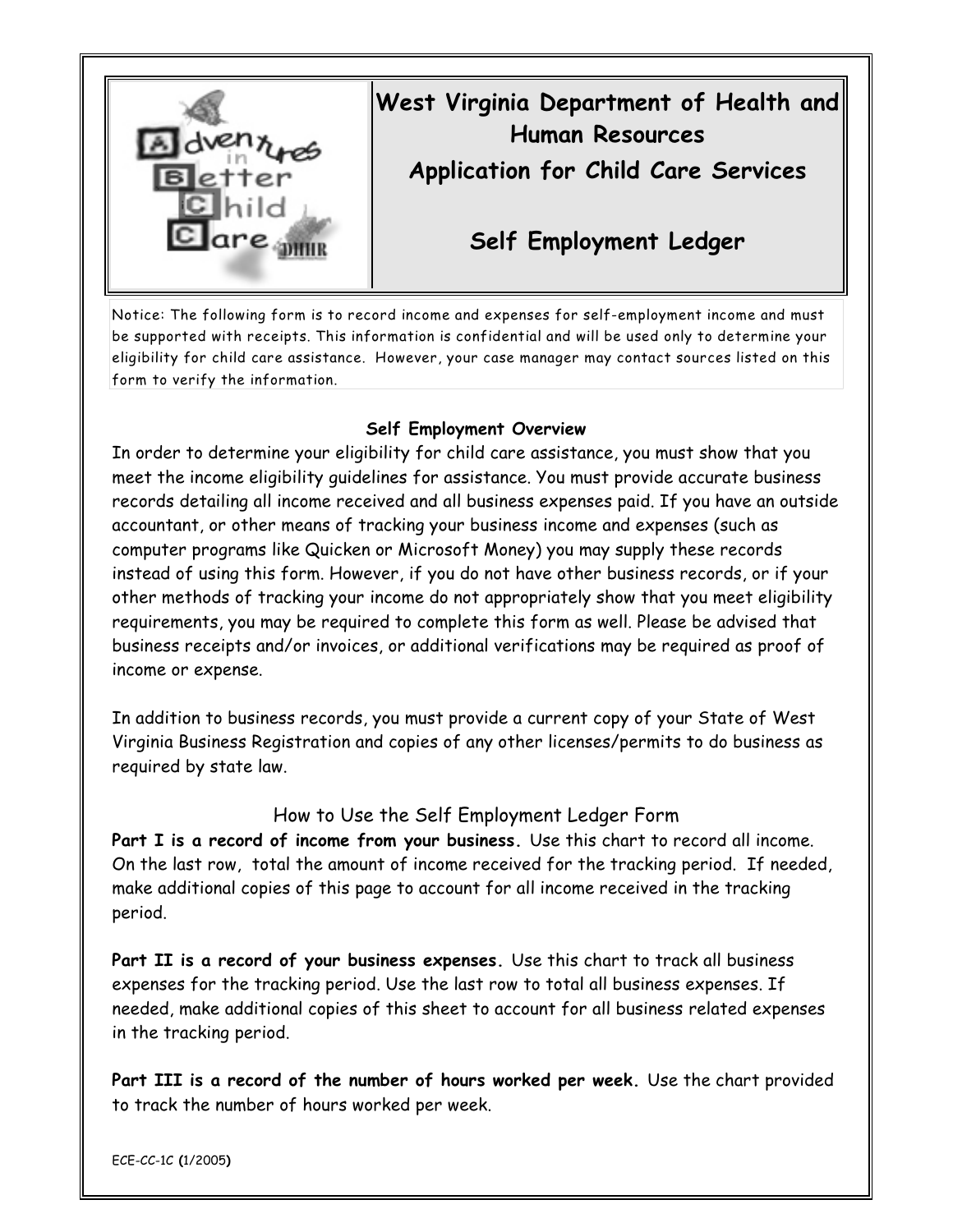|                      | am providing this written statement of my income |
|----------------------|--------------------------------------------------|
| Name                 |                                                  |
| and expenses from my | business for the tracking                        |
|                      | Name and type of business                        |
| period beginning     | and ending                                       |

Part I. Income: If needed, make additional copies of this page. Don't forget to total.

| Date | Source (client, sale, project, etc.) | Amount |
|------|--------------------------------------|--------|
|      |                                      |        |
|      |                                      |        |
|      |                                      |        |
|      |                                      |        |
|      |                                      |        |
|      |                                      |        |
|      |                                      |        |
|      |                                      |        |
|      |                                      |        |
|      |                                      |        |
|      |                                      |        |
|      |                                      |        |
|      |                                      |        |
|      |                                      |        |
|      |                                      |        |
|      |                                      |        |
|      |                                      |        |
|      |                                      |        |
|      |                                      |        |
|      |                                      | TOTAL: |

I certify this is true and correct to the best of my knowledge.

Client Signature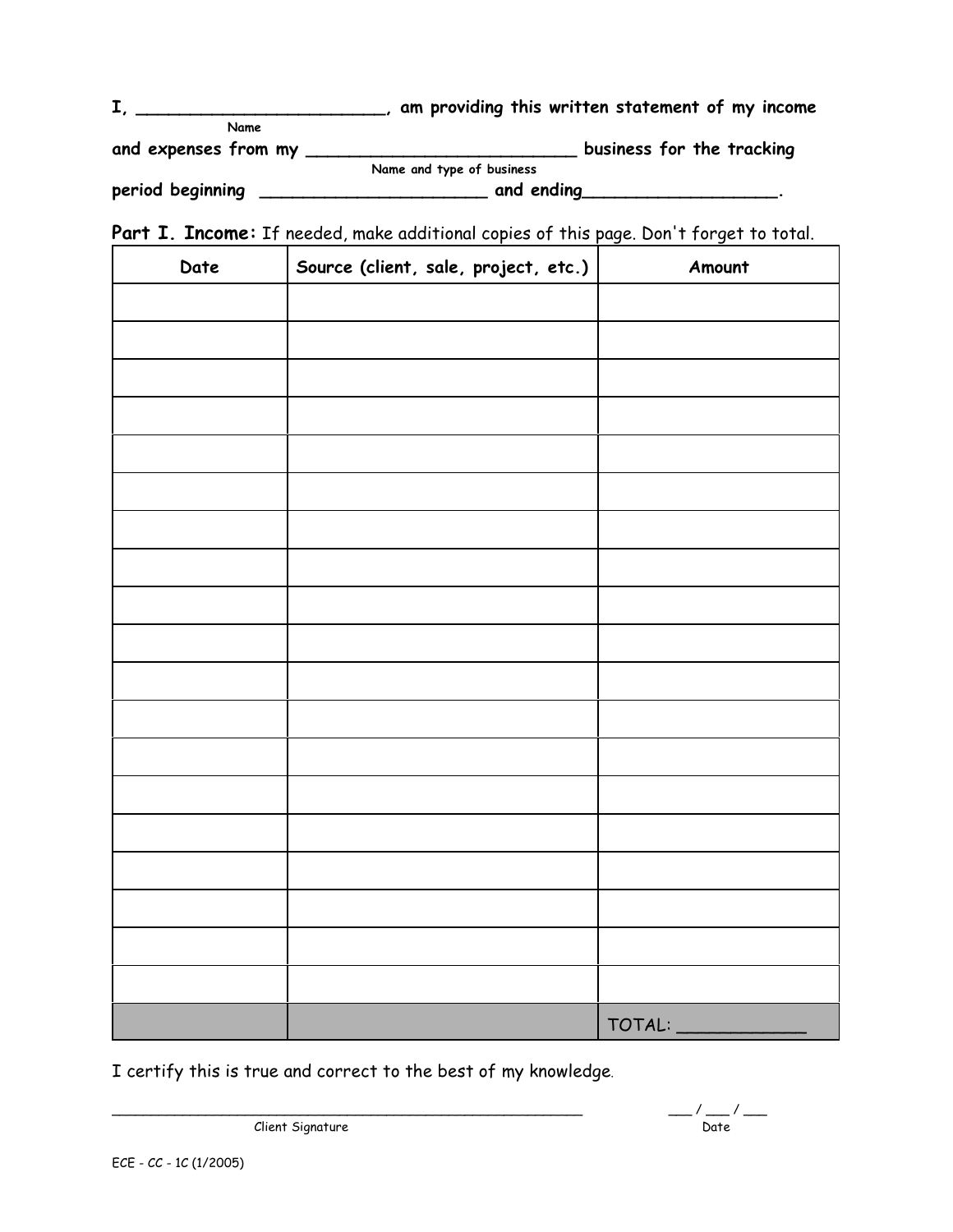| Name: | ாபட |  |  |
|-------|-----|--|--|
|       |     |  |  |

| Date | Type of Expense (rent, supplies, business taxes,<br>business advertising, etc.) | Amount |
|------|---------------------------------------------------------------------------------|--------|
|      |                                                                                 |        |
|      |                                                                                 |        |
|      |                                                                                 |        |
|      |                                                                                 |        |
|      |                                                                                 |        |
|      |                                                                                 |        |
|      |                                                                                 |        |
|      |                                                                                 |        |
|      |                                                                                 |        |
|      |                                                                                 |        |
|      |                                                                                 |        |
|      |                                                                                 |        |
|      |                                                                                 |        |
|      |                                                                                 |        |
|      |                                                                                 |        |
|      |                                                                                 |        |
|      |                                                                                 |        |
|      |                                                                                 |        |
|      |                                                                                 |        |
|      |                                                                                 |        |
|      | TOTAL:                                                                          |        |

|  |  |  | Part II. Expenses If needed, make additional copies of this sheet. Don't forget to total. |  |  |  |  |
|--|--|--|-------------------------------------------------------------------------------------------|--|--|--|--|
|--|--|--|-------------------------------------------------------------------------------------------|--|--|--|--|

I certify this is true and correct to the best of my knowledge.